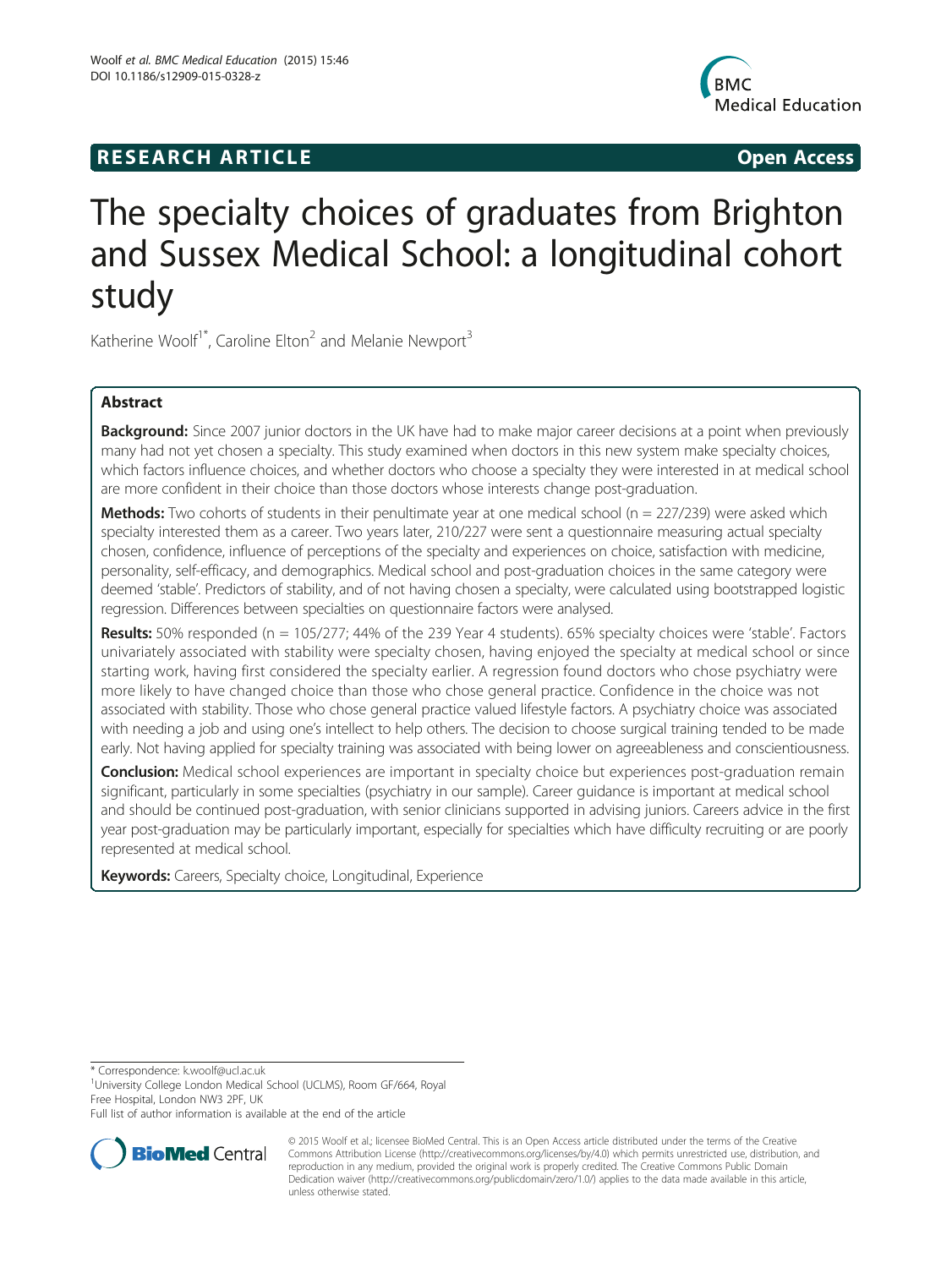# Background

In the United Kingdom (UK), medical school is typically a five year undergraduate course following from secondary school. Upon graduation from medical school, junior doctors have the opportunity to work in a variety of specialties before choosing one for further training. In 2005, the Modernising Medical Careers (MMC) reforms to postgraduate medical training were introduced. Junior doctors now have two years Foundation Training immediately after medical school and have to choose a specialty in their second Foundation year (FY2) i.e. 18 months after finishing medical school. Given that prior to MMC about a quarter of doctors had not decided on their final specialty at that point [\[1](#page-9-0)], there is concern that 18 months is too soon to make longer term specialty decisions.

The Independent Inquiry into Modernising Medical Careers conducted by Sir John Tooke ('The Tooke Report') [[2](#page-9-0)] was set up to investigate some of MMC's initial difficulties. It found that many junior doctors felt that the FY2 year was too early to decide on a specialty, particularly as they may not have been exposed to many by that point. With exposure opportunities reduced, medical school experiences become more important. The Tooke Report recommends medical schools play a greater role in preparing students for career decisions. This seems prudent as a recent survey of 115 final year medical students at a London medical school found 15% chose 'don't know' as their career option out of a list of 15 broad groups and this option was the second most popular after general practice (family medicine) [\[3](#page-9-0)]. A study at Liverpool medical school found that about 20% of final year medical students did not know what specialty to choose [[4\]](#page-9-0).

Specialty choices are often influenced by medical school experiences. Goldacre and colleagues [\[1\]](#page-9-0) asked a large number of junior doctors one to two years after graduation in 2000 and 2001 to state up to three long term career choices, and asked which factors influenced their choice 'a great deal'. Nearly half said their experience as a student, about a quarter said a particular teacher or department, and about a sixth said experience prior to medical school. Experiences can inform career choice because they are positive or negative. A small pre-MMC longitudinal study of graduates of a UK medical school found that about half of junior doctors in their first or second year post-graduation expressed a strong interest in the same specialty they had previously expressed a strong interest in during their fourth year of medical school, and less than one percent was strongly attracted to a specialty they had been very uninterested in at medical school [\[5](#page-9-0)].

Specialty choice can also be influenced by a other factors, including gender [\[6](#page-9-0)], personality [[7\]](#page-9-0), perceptions about job-related factors such as work-life balance [\[8](#page-9-0)], not to mention unexpected opportunity and luck; and as such, trying to predict medical careers is notoriously difficult [[9\]](#page-9-0). The more that is known about the factors that underpin specialty choice however, the more it may be possible to point out these key factors to medical students and junior doctors as part of careers support activities that help this group make robust decisions.

The current study followed two cohorts of Brighton and Sussex Medical School (BSMS) graduates, who had completed a formative career planning exercise during Year 4 of medical school. They were followed up at the point that they made their specialty applications in their second Foundation Year (FY2). We aimed to compare graduates' Year 4 specialty interests with their self-reported specialty application choices (or lack thereof) and to investigate which psychological, educational, and demographic factors related to stability of specialty choice. Research questions were:

- 1. Do graduates' specialty choices change from Year 4 to Foundation Year 2 (FY2)?
- 2. Which experiential, psychological and demographic factors relate to choice of specialty and stability of choice over time?
- 3. Is stability of choice related to confidence in choice?
- 4. Which factors predict not having chosen a specialty at FY2?

#### **Methods**

#### Participants and procedure

In 2007 and 2008, Year 4 students at Brighton and Sussex Medical School (BSMS) completed a formative career planning exercise in which they wrote the names of two specialities they were interested in as a future career (see [[10](#page-9-0)] for details).

In December 2009 and 2010 these students, now graduates, were emailed an invitation to complete an online questionnaire, the first page of which was a consent form (further details about the questionnaire below). To reduce bias [\[11](#page-9-0)] questionnaires were administered after the closing date for specialty applications had passed, but before shortlisting. Three email reminders were sent and non-respondents were telephoned once to check they had received the email. In 2010, 13 respondents were chosen at random to receive a £30 book voucher incentive.

# Questionnaire

The questionnaire measured which specialties participants had applied for, their preferred choice, their confidence that they would be successful in their preferred choice, and their confidence that their preferred choice was right for them.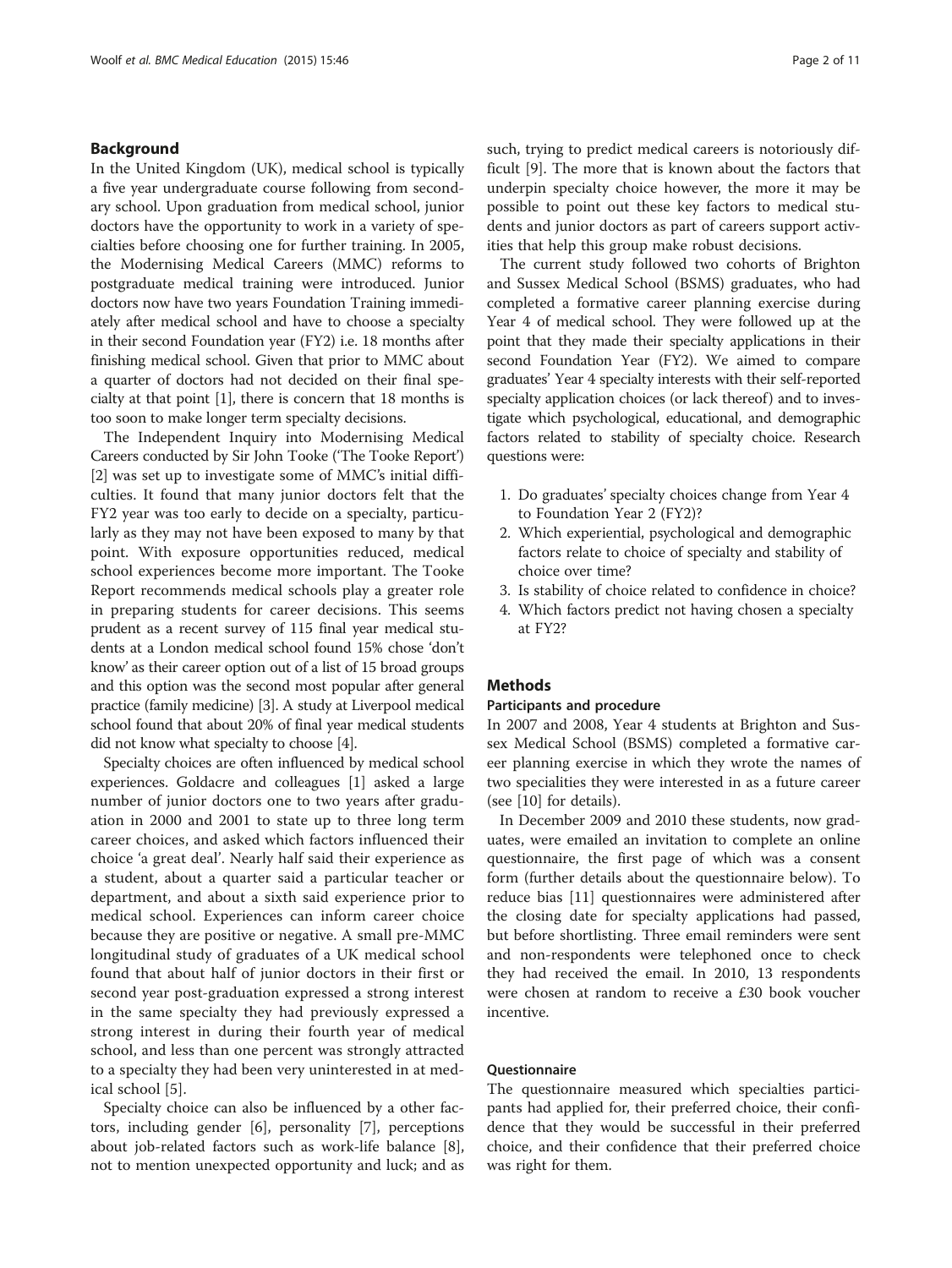To explore the role of previous experience, participants were asked:

- their favourite and least favourite medical school placements
- how much 10 experiences had influenced their choice (3 point scale)
- whether they had been dissuaded from entering a specialty (5 point scale)
- when they had first considered and definitely decided on their specialty (before medical school, during medical school, during FY1, during FY2, still undecided)

Participants rated on a 3 point scale how much 23 aspects of their chosen specialty (including lifestyle factors, prestige, job security and extent of patient contact) had influenced their choice.

A 15-item version of a big 5 personality questionnaire [[12,13\]](#page-9-0) and a 10-item measure of general self-efficacy [[14\]](#page-9-0) were included.

The questionnaire was piloted on a convenience sample of junior doctors, and altered in light of their feedback.

#### Coding of freetext specialties

Specialties were coded verbatim. 43 specialties were initially categorised into: hospital medical, paediatrics, accident and emergency, surgery, obstetrics and gynaecology, anaesthetics, radiology, clinical oncology, pathology, psychiatry, general practice, public health, and 'other medical'[\[15](#page-9-0)]. Clinical oncology and 'other medical' were subsumed into hospital medical, and public health was expanded to included research. Anaesthetics and emergency medicine specialty training are covered by the specialty training path Acute Care Common Stem (ACCS), so ACCS, anaesthetics, and emergency medicine were combined into a single category. The final ten categories were: acute care, hospital medicine, surgery, obstetrics and gynaecology, psychiatry, general practice, paediatrics, pathology, public health and research, radiology. This broadly corresponds to the 15 specialties that graduates could apply to in 2011 [[16\]](#page-10-0).

#### Statistical analysis

All analyses were performed in SPSS v20.

#### Perceptions of specialty chosen

The 23 items measuring perceptions of the specialty choice were factor-analysed using a Varimax rotation. The scree plot indicated the presence of three to five factors.

Three, four and five factor solutions were attempted, and a four factor solution chosen (See Table [1](#page-3-0)).

Factor 1 'Lifestyle'. High scoring individuals valued having a life outside of medicine, meeting family commitments, and job flexibility and autonomy.

Factor 2 'Money and status'. High scoring individuals valued financial security and high social status.

Factor 3 'Needed a job'. This was a factor relating to a negative choice. High scoring individuals were likely to have chosen a specialty they were likely to get a job in.

Factor 4 'Using intellect to help others'. High scoring individuals valued intellectually stimulating careers in which they could make a difference to people's lives, either directly via patient contact, or indirectly via research.

## Non-parametric testing and bootstrapping

Bootstrapping is a non-parametric statistical technique used to estimate the sampling distribution of a statistic by resampling with replacement many times the data from one sample [[17\]](#page-10-0). Bootstrapping does not make assumptions about the population and can therefore be used when the sample is small and when assumptions of Normality are violated. Bootstrapping was used to estimate 95% confidence intervals (CI) for means and standard errors, and regression coefficients, as well as for medians and percentages, as described in the SPSS bootstrapping handbook [[18\]](#page-10-0). Bootstrapping was typically performed using 1,000 random bootstrap samples. As a sensitivity test, and for ease of interpretation, conventional non-parametric statistical tests (Chi-squared, Mann Whitney U, and Kruskal Wallis) were also used. There results of both are presented.

## Stability of specialty choice from Year 4 to FY2

The stability of specialty choice from Year 4 of medical school to FY2 was the main outcome variable of interest. A categorical variable *Stability* was created  $[2 = at$  least one Year 4 specialty in the same category as the FY2 specialty ('stable choice');  $1 = no$  Year 4 choices in the same category as the FY2 choice ('different choice');  $0 = no$ specialty chosen at FY2].

Respondents with a 'stable choice' were compared to those with a 'different choice' (those who had not chosen a specialty were excluded).

## Differences between specialties

Respondents who had chosen different specialties at FY2 were compared (those who had not chosen a specialty were excluded).

# No specialty chosen at FY2

A No Specialty variable was created by combining 'stable choice' and 'different choice', and comparing this category to those who had not chosen a specialty.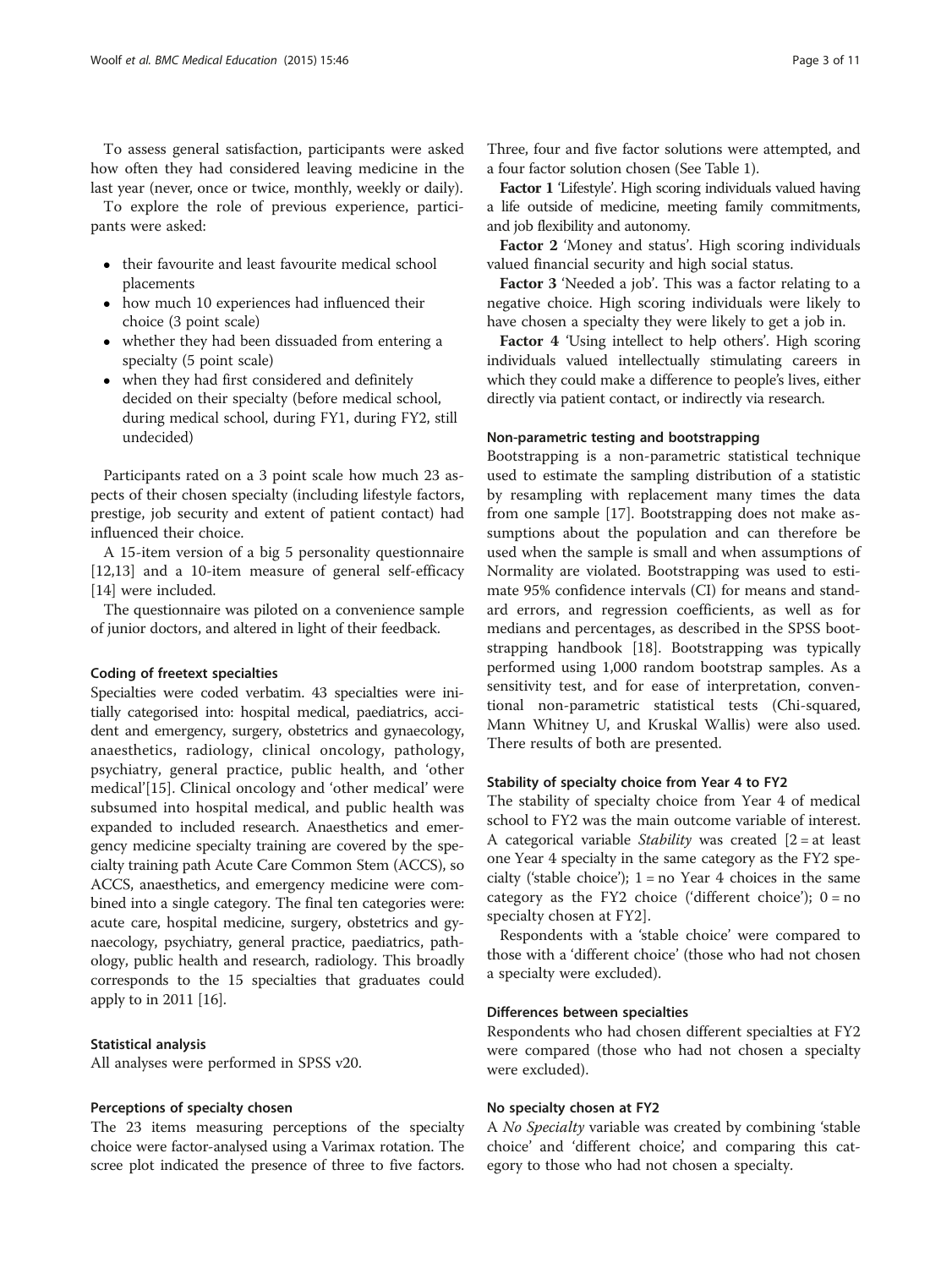| Item name                  | Lifestyle | Money and<br>status | <b>Needed</b><br>a job | <b>Using intellect</b><br>to help others |
|----------------------------|-----------|---------------------|------------------------|------------------------------------------|
| Suits my personality       | 0.525     |                     |                        | 0.439                                    |
| Suits my skills & aptitude | 0.287     |                     |                        | 0.495                                    |
| Intellectually stimulating | $-0.321$  | 0.320               |                        | 0.667                                    |
| Change people's lives      |           |                     |                        | 0.613                                    |
| Opportunity for research   |           |                     |                        | 0.659                                    |
| Right patient contact      |           |                     | 0.204                  | 0.644                                    |
| New technologies           | $-0.274$  | 0.558               |                        | 0.321                                    |
| Training opportunities     |           | 0.319               | 0.290                  | 0.503                                    |
| Easy to get job            | 0.419     |                     | 0.684                  |                                          |
| Needed job this year       |           |                     | 0.801                  |                                          |
| Good promotion             |           | 0.409               | 0.521                  |                                          |
| Job security               | 0.477     | 0.574               | 0.281                  |                                          |
| Can change specialty later |           | 0.457               | 0.294                  |                                          |
| Well paid                  | 0.504     | 0.692               |                        |                                          |
| Well regarded              |           | 0.780               |                        | 0.262                                    |
| Private practice           |           | 0.701               |                        |                                          |
| Geographic location        | 0.539     | 0.379               | 0.276                  |                                          |
| On call & shifts           | 0.822     |                     |                        |                                          |
| Family friendly            | 0.878     |                     |                        |                                          |
| Outside interests          | 0.862     |                     |                        |                                          |
| Job control                | 0.853     |                     |                        |                                          |
| Less discrimination        |           | 0.366               | 0.213                  | 0.305                                    |
| Best of bad bunch          |           |                     | 0.880                  |                                          |

<span id="page-3-0"></span>

|                   |  |  |  | Table 1 Rotated Component Matrix showing the loadings of each item on to the four aspects of a specialty that |  |
|-------------------|--|--|--|---------------------------------------------------------------------------------------------------------------|--|
| influenced choice |  |  |  |                                                                                                               |  |

Higher numbers indicate a closer association between the item score and the factor score e.g. between "private practice" and "Money & Status" (items with loadings >0.6 are in bold). Negative signs indicate a high score on the item is associated with a low score on the factor.

Univariate analyses were conducted as follows:

- Categorical variables (cohort, specialty chosen, sex, ethnicity, when first considered specialty, when decided to apply for specialty): chi-squared tests were used to compare proportions in each group, and the bootstrapped 95% confidence intervals of proportions of respondents in each group were compared.
- Continuous variables (confidence, personality, general self-efficacy, perceptions of the specialty): bootstrapped independent t-tests and one-way ANOVAs, Mann Whitney U and Kruskal Wallis tests were used to compare groups.
- Ordinal variables with three levels (satisfaction with medicine as a career, previous experiences, whether dissuaded from entering a specialty): bootstrapped group medians were compared, and Mann Whitney U tests were also performed.
- Bootstrapped Pearson's correlations were calculated to estimate the strength and direction of the

relationships between personality, self-efficacy, and confidence.

Logistic regression was used to identify the independent predictors of the Stability and No Specialty variables from those factors found to be statistically significant in the univariate analyses. Bootstrapping was used to estimate p values and the 95% confidence intervals for the regression coefficients and standard errors.

# Ethical approval

Ethical approval for the study was granted by the UCL Ethics Committee (ref: 0511/004 and 0511/005).

# Results

# Sample

All 96 students in the 2007 Year 4 cohort completed the career planning exercise, and 43/96 (45%) responded to the questionnaire.

131/143 students in the 2008 Year 4 cohort completed the career planning exercise. Email addresses were available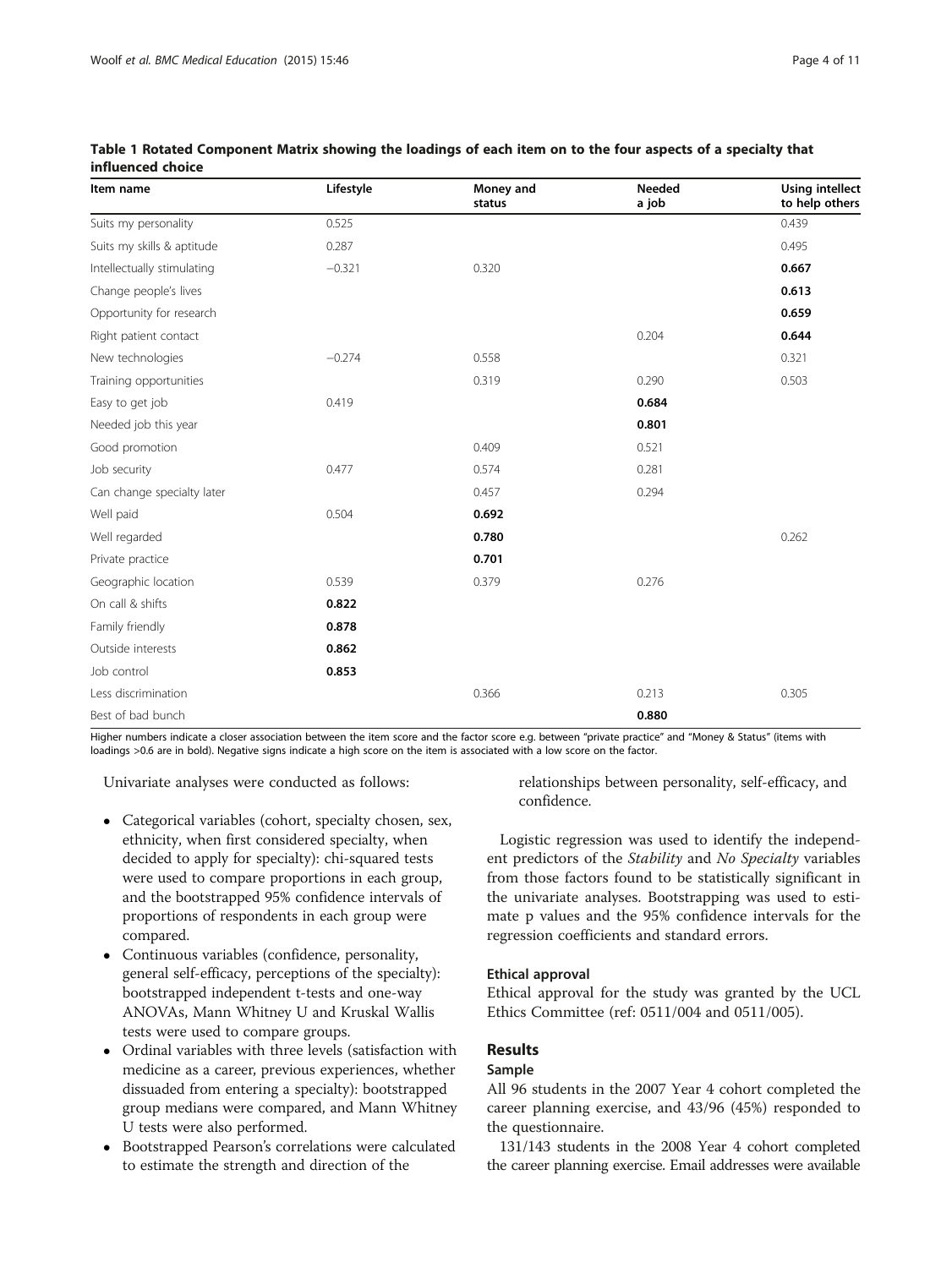for 114/143, of who 62/114 (54%) responded to the questionnaire.

There were no significant differences between cohorts in stability of choice  $(\chi^2 = 0.03; df = 1; p = 0.857)$  and so the 2007 and 2008 cohorts were combined for analysis.

Of 239 Year 4 students, 227 completed the career planning exercise in Year 4, and 210 had email addresses for follow-up in FY2. Of those 210, 105 gave usable responses to the questionnaire, giving a response rate of 50% (44% of the 239 eligible to take part in the career planning exercise).

The sample of 105 comprised 36 men and 66 women (3 missing); 81/101 of white ethnicity, 11 of Asian ethnicity (including Chinese), 4 of mixed ethnicity, and 4 of black ethnicity (5 missing). The Asian, black, mixed, and Chinese groups were combined into a Black and Minority Ethnic (BME;  $n = 20$ ) group for analysis. The age range was 24 to 41 years, median 25 (4 missing).

## Descriptive statistics

#### Year 4 specialty interests

The two Year 4 specialty interests chosen by each student were summed to give an overall number of times each specialty was selected (see Table 2).

#### Foundation Year 2 specialty choice

81/105 respondents had applied for specialty training. 77 respondents reported both their Year 4 and FY2 choices. 34/77 had applied to more than one specialty, 13/34 had a second choice in the same category as their first choice. We refer to respondents' preferred (first) choice only.

Descriptive statistics for categorical and ordinal questionnaire variables are reported in Table [3](#page-5-0). Distributions and descriptive statistics for continuous questionnaire variables are reported in Figure [1.](#page-5-0) The reported influence that

# Table 2 The specialties selected, in no particular order, by respondents when they were in Year 4 of medical school (sum in parentheses)

| <b>Specialty</b>           | N (sum of two year 4 interests) |
|----------------------------|---------------------------------|
| Acute care common stem     | $14 + 10(24)$                   |
| General practice           | $23 + 27(50)$                   |
| Medical specialties        | $23 + 22(45)$                   |
| 0&G                        | $10 + 9(19)$                    |
| Paediatrics                | $11 + 6(17)$                    |
| Pathology                  | 0                               |
| Psychiatry                 | $5 + 7(12)$                     |
| Public health and research | $2 + 2(4)$                      |
| Radiology                  | $1 + 1(2)$                      |
| Surgical specialties       | $7 + 9(16)$                     |
| Missing                    | $9 + 12(21)$                    |

Missing  $n = 9$ .

10 experiences had on participants' specialty choices is shown in Figure [2.](#page-6-0)

# Predictors of stability of choice

# Specialty chosen

*Stability* varied significantly by specialty ( $\chi$ 2 = 17.99; df = 7; p = 0.012). See Table [4](#page-6-0).

## Experiences

Respondents with a stable choice were more influenced by enjoying the specialty at medical school [median 'stable choice' = 3 (bootstrapped  $95\%$  CI = 2,3); median 'different choice' = 2 (bootstrapped  $95\%$  CI = 2,3); Mann Whitney U:  $z = -1.7$ ;  $p = .08$ ].

Respondents whose choice changed were more influenced by enjoying the specialty since qualifying [median 'stable choice' = 3 (bootstrapped  $95\%$  CI = 2,3); median 'different choice' = 3 (bootstrapped  $95\%$  CI = 3,3); Mann Whitney U:  $z = -2.1$ ;  $p = 0.03$ ].

# Being dissuaded from choosing a specialty

Respondents with a stable choice were less likely to have been dissuaded [not dissuaded: 'stable choice' = 51% (bootstrapped 95% CI = 37, 65); 'different choice' =  $26\%$  (bootstrapped 95% CI = 10,44); Mann Whitney U:  $z = -1.8$ ;  $p = 0.078$ ] ['stable choice' median = 2 ('probably not dissuaded') (bootstrapped 95% CI = 2,4); 'different choice' median = 4 ('probably dissuaded') (bootstrapped  $95\%$  CI = 3,4)].

#### When first considered specialty

Respondents whose choice changed were more likely to have first considered their specialty in Foundation Year 1 ['stable choice' =  $12\%$  (bootstrapped 95% CI = 4, 22); 'different choice' =  $44\%$  (bootstrapped 95% CI = 26,64)];  $\chi^2 = 10.6$ ; df = 3; p = 0.014].

No other factors were significantly univariately related to Stability.

# Regression

Specialty chosen was the only significant independent predictor of *Stability*. Those who chose psychiatry were more likely than those who chose general practice to change their choice  $[B = -3.81$  (bootstrapped 95% CI =  $-27.76$ ,  $-0.95$ ); odds ratio =  $0.003$ ; bootstrapped p =  $0.02$ ]. See Table [5](#page-7-0). Paediatrics split the outcome variable completely (all those who chose paediatrics had a stable choice), so it was excluded from the regression.

# Differences between respondents who chose different specialties

### Demographics and specialty chosen

General practice was more popular with black and minority ethnic doctors than surgical specialties, O&G, and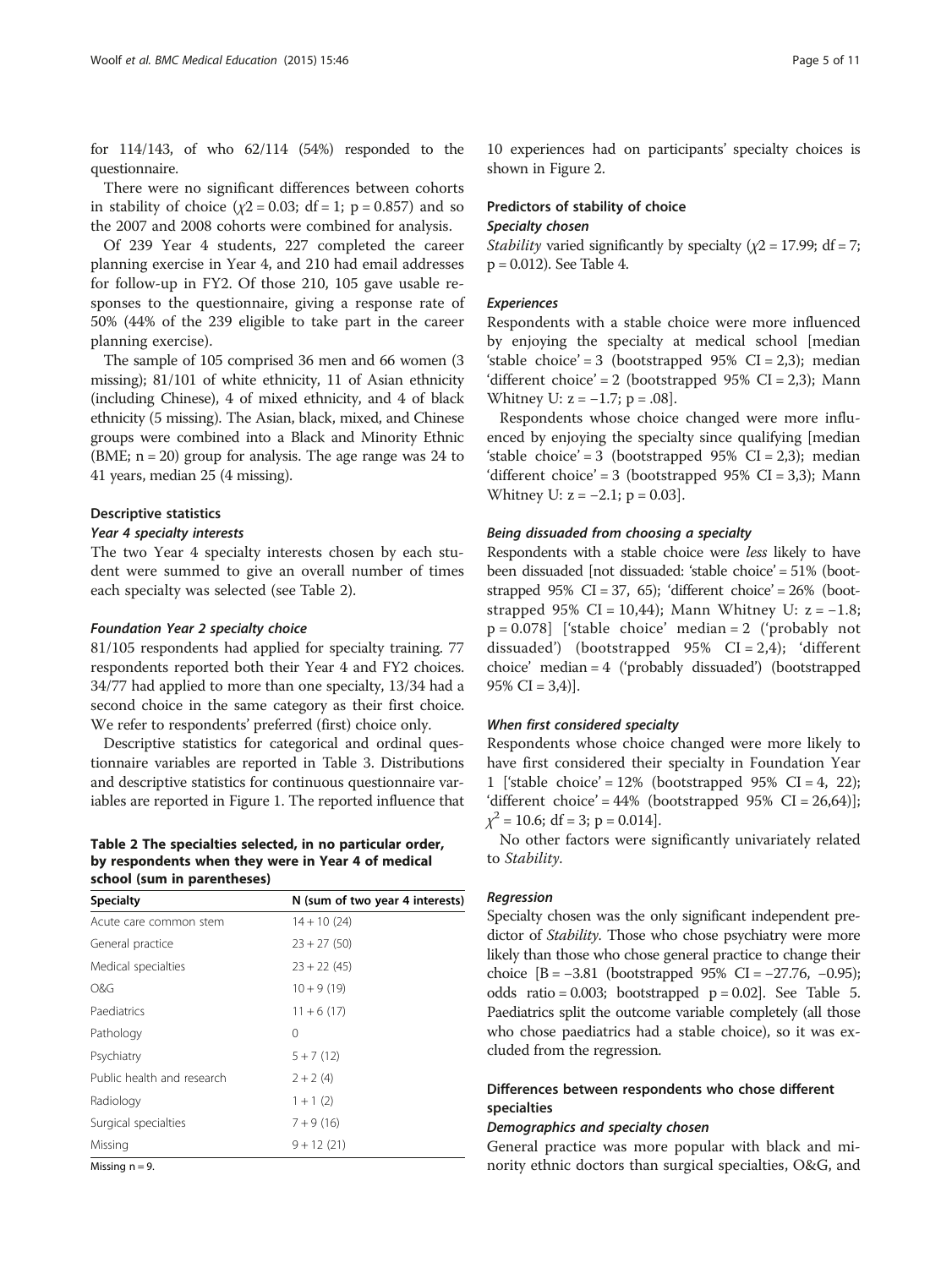| Variable                                                                                   | Descriptive statistics (percentages)    |                                       |                                 |                                              |                                     |
|--------------------------------------------------------------------------------------------|-----------------------------------------|---------------------------------------|---------------------------------|----------------------------------------------|-------------------------------------|
| Stability of choice from year 4<br>to foundation year 2                                    | 50/77 (65) same specialty               |                                       |                                 | 27/77 (35) different specialty               |                                     |
| Confident preferred specialty<br>'right for me'                                            | 22/77 (29) very<br>confident            | 42/77 (55) confident                  | 10/77 (13) neutral              | 2/77(3)<br>unconfident                       | 1/77 (1) very<br>unconfident        |
| Confident will get a job in<br>preferred specialty                                         | 3/77 (4) very confident                 | 35/77 (46) confident                  | 31/77 (40) neutral              | 8/77(10)<br>unconfident                      | $0/77$ (0) very<br>unconfident      |
| Confident will get a job in any 7/77 (9) very confident<br>specialty (missing $= 1$ )      |                                         | 36/77 (47) confident                  | 28/77 (36) neutral              | 5/77(7)<br>unconfident                       | $0/77$ (0) very<br>unconfident      |
| Considered leaving medicine<br>in the past year (missing $= 2$ )                           | 41/105 (39) never                       | 40/105 (39)<br>once or twice          | 15/105(15)<br>monthly           | 5/105 (5) weekly                             | 2/105 (2) daily                     |
| Specialty choice and favourite<br>medical school placement                                 | 48/77 (62) same specialty               |                                       |                                 | 29/77 (38) different specialty               |                                     |
| Specialty choice and worst<br>medical school placement                                     | 2/77 (3) same specialty                 |                                       |                                 | 75/77 (97) different specialty               |                                     |
| When first considered<br>specialty (missing $= 2$ )                                        | 9/77 (12) before<br>medical school      | 42/77 (54)<br>medical school          | 17/77(22)<br>Foundation Year 1  | 7/77 (9) Foundation n/a<br>Year <sub>2</sub> |                                     |
| When definitely decided<br>on specialty                                                    | 1/77 (1) before<br>medical school       | 12/77(16)<br>medical school           | 29/77 (38)<br>Foundation Year 1 | 27/77(35)<br>Foundation Year 2               | 8/77 (10) still<br>undecided        |
| Dissuaded from entering a<br>specialty by experiences in<br>the specialty (missing $= 2$ ) | 13/105 (13) definitely<br>not dissuaded | 27/105 (26) probably<br>not dissuaded | 8/105(8)<br>uncertain           | 32/105(31) probably<br>dissuaded             | 23/105 (22) definitely<br>dissuaded |

<span id="page-5-0"></span>Table 3 Descriptive statistics (with percentages in parenthesis) for the categorical and ordinal questionnaire variables

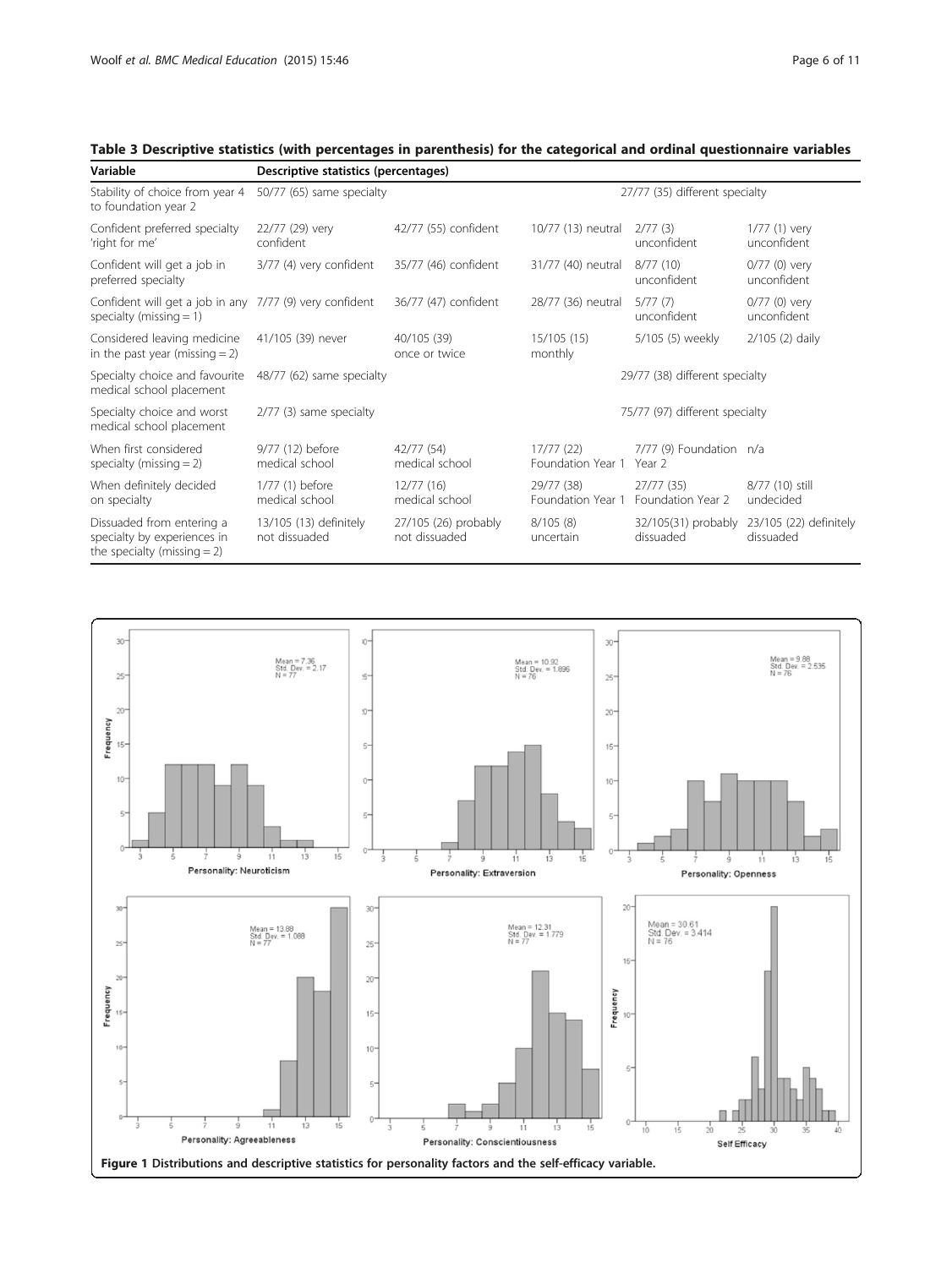<span id="page-6-0"></span>

paediatrics, which were not chosen by any BME respondents [GP: 80% white (bootstrapped 95% CI =  $60,96$ )].

# Confidence and specialty chosen

Respondents who chose surgical specialties (mean confidence = 2.8; bootstrapped  $95\%$  CI = 2.4, 3.4) were less confident that they would get a job in their preferred specialty compared to respondents who chose medical specialties (mean confidence = 3.7; bootstrapped  $95\%$  CI = 3.3,4.0) and psychiatry (mean confidence = 3.7; bootstrapped 95% CI = 3.2,4.0)  $[F(6,74) = 2.5; p = 0.028]$ .

# When decided to enter specialty

Respondents who chose surgical specialties on average made their decision at medical school, whereas all others except O&G made their decision later or were still undecided [median surgical specialties = 2 (bootstrapped 95%  $CI = 2,2$ ; median O&G = 3.5 (bootstrapped 95%  $CI = 1,4$ );

| Table 4 Stability of specialty choice from year 4 medical school to foundation year 2 post-graduation |  |  |
|-------------------------------------------------------------------------------------------------------|--|--|
|-------------------------------------------------------------------------------------------------------|--|--|

| FY2 specialty choice | Year 4 specialty choice |              | Percent (bootstrapped 95% confidence interval) |
|----------------------|-------------------------|--------------|------------------------------------------------|
| Paediatrics          | Different               | $\mathbf{0}$ | $\mathbf{0}$                                   |
|                      | Same                    | 4            | 100.0 (100.0, 100.0)                           |
| General practice     | Different               | 4            | 16.0 (4.0, 32.0)                               |
|                      | Same                    | 21           | 84.0 (68.0, 96.0)                              |
| O&G                  | Different               |              | 25.0 (0.0, 75.0)                               |
|                      | Same                    | 3            | 75.0 (25.0, 100.0)                             |
| Medical specialties  | Different               | 5            | 27.8 (11.1, 50.0)                              |
|                      | Same                    | 13           | 72.2 (50.0, 88.9)                              |
| Surgical specialties | Different               | 4            | 57.1 (16.7, 87.5)                              |
|                      | Same                    | 3            | 42.9 (12.5, 83.3)                              |
| Psychiatry           | Different               | 4            | 66.7 (33.3, 100.0)                             |
|                      | Same                    | 2            | 33.3 (0.0, 66.7)                               |
| Acute care           | Different               | 8            | 66.7 (38.5, 92.3)                              |
|                      | Same                    | 4            | 33.3 (7.7, 61.5)                               |

Radiology and public health excluded as only one respondent chose each. Bootstrapped 95% confidence intervals for the percentages show Paediatrics was significantly more stable than all specialties except O&G, and General Practice was significantly more stable than Psychiatry and Acute Care.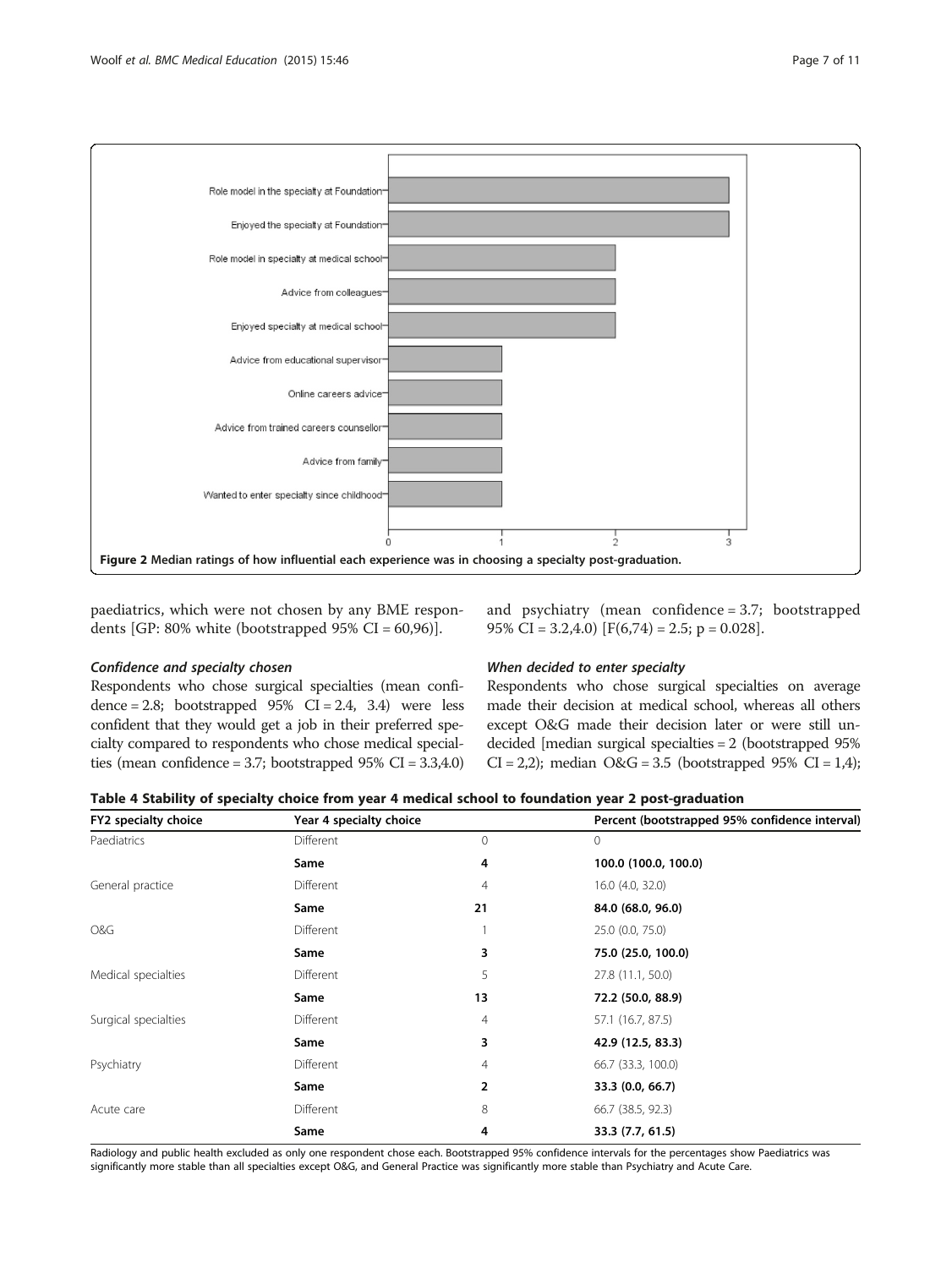| <b>Predictors</b>                                                                                                      |                                                                              | B (bootstrapped 95% CI)         | Bootstrapped<br>standard error | p value | <b>Bootstrapped</b><br>p value | Odds<br>ratio |
|------------------------------------------------------------------------------------------------------------------------|------------------------------------------------------------------------------|---------------------------------|--------------------------------|---------|--------------------------------|---------------|
| $(1 = \text{before medical school}; 2 = \text{at medical}]$<br>school; $3 = at FY1$ ; $4 = at FY2$ )                   | First considered specialty                                                   | $-0.54$ ( $-2.49$ , 0.93)       | 1.60                           | 0.278   | 0.58                           | 0.310         |
| $(1 = no$ influence; $2 =$ moderate influence;<br>$3 =$ strong influence)                                              | Enjoyed specialty at<br>medical school                                       | $0.95 (-0.45, 3.71)$            | 2.58                           | 0.089   | 2.57                           | 0.121         |
| Reference category: General Practice                                                                                   | Acute care                                                                   | $-2.24$ $(-20.19, 0.28)$        | 6.05                           | 0.026   | 0.11                           | 0.027         |
| (Paediatrics & Radiology excluded)                                                                                     | Medical specialties                                                          | $-0.53$ $(-4.32, 2.36)$         | 3.98                           | 0.553   | 0.59                           | 0.612         |
|                                                                                                                        | Surgical specialties                                                         | $-2.66$ $(-24.71, 0.52)$        | 8.52                           | 0.023   | 0.07                           | 0.019         |
|                                                                                                                        | Obstetrics & Gynaecology                                                     | $-1.14$ ( $-22.19$ , 20.07)     | 12.31                          | 0.423   | 0.32                           | 0.218         |
|                                                                                                                        | Psychiatry                                                                   | $-3.81$ ( $-27.76$ , $-0.95$ )* | 11.96                          | 0.008   | 0.02                           | 0.003         |
| $(1 = not dissuaded; 2 = probably dissuaded;$<br>$3 =$ uncertain; $4 =$ probably not dissuaded;<br>$5 = not dissuaded$ | Dissuaded from entering<br>a specialty by experienced<br>since starting work | $-0.33$ $(-1.31, 0.21)$         | 0.42                           | 0.170   | 0.72                           | 0.215         |
| $(1 = no$ influence; $2 =$ moderate influence;<br>$3 =$ strong influence)                                              | Enjoyed the specialty<br>since starting work                                 | $-0.77$ $(-3.00, -0.03)$        | 1.79                           | 0.057   | 0.46                           | 0.046         |
|                                                                                                                        | Constant                                                                     | $3.83$ (-1.37, 15.89)           | 6.69                           | 0.102   | 46.23                          | 0.115         |

<span id="page-7-0"></span>Table 5 Factors related to stability of specialty choice from Year 4 medical school to Foundation Year 2 (0 = 'different choice; 1 = 'stable choice')

Bootstrapping based on 976 samples. \*significant at p <0.05 in a logistic regression.

median all other specialties range = 3.5 to 4 (bootstrapped 95% CI range = 3 to 5);  $\chi^2$  = 14.5; df = 6; p = 0.024].

## Perceptions of the specialty

The 'lifestyle' factor was significantly more important to those who chose general practice (mean = 1.0; bootstrapped 95%  $CI = 0.8$ , 1.3) than those who chose surgical specialties (mean = −0.9; bootstrapped 95% CI = −1.3, −0.5), O&G (mean =  $-0.7$ ; bootstrapped 95% CI =  $-1.2$ ,  $-0.5$ ), and medical specialties (mean =  $-0.4$ ; bootstrapped 95% CI =  $-0.7$ ,-0.3),  $[F(6,64) = 13.5; p < 0.001]$ .

The negative 'had to do something' factor was significantly more important to those who chose psychiatry (mean = 1.3; bootstrapped 95%  $CI = 0.1, 2.9$  than those who chose surgery (mean =  $-0.4$ ; bootstrapped 95% CI =  $-0.6, -0.2$ ),  $[F(6,64) = 2.3; p = 0.043].$ 

The factor 'using one's intellect to help others was significantly more important to those who chose psychiatry (mean = 0.8; bootstrapped  $95\%$  CI = 0.5,1.1) than those who chose general practice (mean = −0.5; bootstrapped 95% CI =  $-0.10, -0.06$ ); [F(6,64 = 2.07; p = 0.053].

#### **Personality**

Respondents who chose acute care (mean = 12.7; bootstrapped  $95\%$  CI = 11.8,13.6) were significantly more extroverted than those who chose medical specialties (mean = 10.8; bootstrapped  $95\%$  CI = 10.0,11.5), psychiatry  $(mean = 10.5; bootstrapped 95% CI = 9.3,11.7)$ , and general practice (mean = 10.0; bootstrapped  $95\%$  CI = 9.4,10.6)  $[F(6,67) = 4.03; p = 0.002].$ 

No other factors differed significantly between respondents choosing difference specialties at FY2.

# Predictors of not having chosen a specialty

The 80 respondents who had chosen a specialty (including the three without a Year 4 choice and thus excluded from the Stability analyses) were compared to the 25 who had not chosen a specialty.

#### Cohort

More respondents in the 2008 cohort had not chosen a specialty ( $\chi$ 2 = 3.9; df = 1; p = 0.048).

# **Satisfaction**

Respondents who had not chosen a specialty were twice as likely to have considered leaving medicine monthly or more in the last year [considered leaving monthly or more: no specialty =  $38\%$  (bootstrapped  $95\%$  CI = 21, 58); specialty chosen =  $17\%$  (bootstrapped 95% CI = 8, 25); Mann Whitney U:  $z = -1.87$ ;  $p = 0.06$ .

#### **Personality**

Respondents who had not chosen a specialty were significantly higher on neuroticism  $[t(99) = 2.1;$  bootstrapped  $p = 0.047$ ; mean difference = 1.2 (95% CI = 0.1,2.3)]; lower on agreeableness  $[t(99) = -2.6;$  bootstrapped  $p = 0.032;$ mean difference =  $-0.7$  (95% CI =  $-1.4,-0.1$ )]; and lower on conscientiousness  $[t(99) = -3.4;$ bootstrapped p = 0.002; mean difference =  $-1.5$  (95% CI =  $-2.4,-0.6$ ).

#### Regression

Low agreeableness  $[B = 0.53$  (bootstrapped 95% CI = 0.17, 1.20); odds ratio = 1.69; bootstrapped  $p = 0.028$  and low conscientiousness  $[B = 0.40$  (bootstrapped 95% CI = 0.11, 0.86); odds ratio = 1.49; bootstrapped  $p = 0.004$ ] were the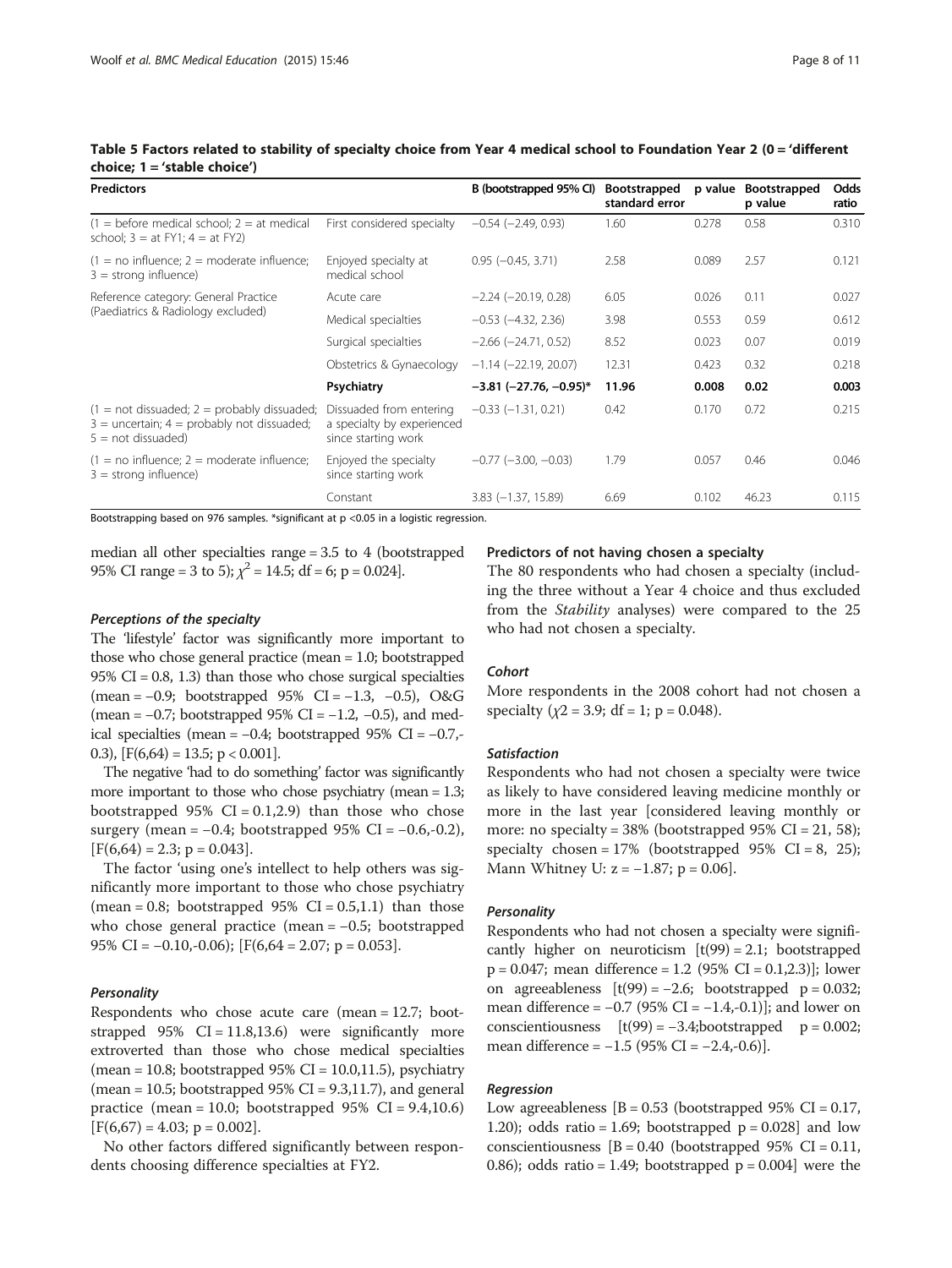only significant independent predictors of not having chosen a specialty at FY2. See Table 6.

# Relationship between confidence, personality, and selfefficacy

There was a large correlation between confidence in getting a job in a chosen specialty and confidence in getting a job generally ( $r = 0.87$ ; bootstrapped 95% CI = 0.77, 0.93).

Respondents who were less extraverted were more confident they would get a job in their chosen specialty  $(r = -0.28;$  bootstrapped 95% CI =  $-0.49, -0.05$ ) and generally (r =  $-0.28$ ; bootstrapped 95% CI =  $-0.48$ ,  $-0.05$ ).

Respondents with higher self-efficacy were lower on neuroticism  $(r = -0.31;$  bootstrapped 95% CI =  $-0.48$ , −0.13), higher on extraversion (r = 0.4; bootstrapped 95%  $CI = 0.2, 0.6$ , and higher on conscientiousness  $(r = 0.39;$  bootstrapped 95% CI = 0.18, 0.59). Selfefficacy was not related to confidence.

# **Discussion**

This longitudinal study found that when considering groups of specialties, two thirds of BSMS graduates had a Foundation Year 2 specialty choice that had been stable since Year 4 of medical school. Unexpectedly stability was not related to confidence but it was related to the specific specialty group chosen. Specialty choice was reportedly strongly influenced by experiences within the specialty at medical school and after starting work. Half of doctors said they had been dissuaded from entering a particular specialty, and only two chose a specialty they had disliked at medical school. Perceptions of the specialty were influential, lifestyle factors were important to those applying for general practice and psychiatry, and those who chose psychiatry were also most likely to say they 'had to choose something'. General practice was popular with Black and Minority Ethnic doctors, none of who chose surgical specialties, obstetrics & gynaecology, or paediatrics. About a quarter of doctors had not applied for specialty training, which was predicted by low agreeableness and low conscientiousness.

This is the first UK longitudinal study of medical student and junior doctors' specialty choices since the MMC reforms were made. It gathered data on doctors' actual specialty choices and prospective data on their interests at medical school, which are less biased than retrospective recollections. The small numbers of graduates from a single medical school and 50% response rate reduces the reliability and generalisability of the results; however, they reflect findings from other studies, suggesting a broadly representative sample [\[6](#page-9-0)[,19\]](#page-10-0). All participants had completed a formative career planning exercise at medical school, which may have made them more certain about their choices than other doctors.

The findings support the literature about the influence of experience and role models on specialty choice [[20-23](#page-10-0)]. Stability of choice was not related to confidence or satisfaction generally with medicine, suggesting that change can be positive, particularly if properly supported. Career advice during medical school could encourage students to assemble a tentative short-list of specialties to explore during foundation training [[24](#page-10-0)] rather than to decide on the specific specialty. However, currently applicants need to show 'commitment to specialty' by for example assembling audits and attend conferences in that specialty, which encourages early choices. As an alternative, a focus on 'depth of career planning' may be more appropriate so that applicants who have changed their minds during the foundation programme are not penalised.

In this study, senior doctors were an importance source of informal career advice, and thus may benefit from careers guidance training, particularly as, in our experience, only a small minority of junior doctors seek indepth career counselling and usually this is linked to health or performance issues, or to the desire to leave clinical practice.

A quarter of the respondents in this study had not applied for specialty training. Nationally, relatively high numbers of junior doctors take a break after foundation training, often to work abroad as a doctor, but few leave medicine at this point [\[25\]](#page-10-0). The significant association

Table 6 Factors related to 'not choosing a specialty'  $(0 = no$  specialty chosen;  $1 =$  specialty chosen)

| <b>Predictors</b>        |                                                                                                           | B (bootstrapped 95%CI) Bootstrapped | <b>Standard error</b> |       | p value Bootstrapped<br>p value | Odds<br>ratio |
|--------------------------|-----------------------------------------------------------------------------------------------------------|-------------------------------------|-----------------------|-------|---------------------------------|---------------|
| (reference: 2007 cohort) | $2008$ cohort                                                                                             | $-0.99$ $(-2.84, 0.17)$             | 0.95                  | 0.093 | 0.091                           | 0.37          |
| Personality              | Neuroticism                                                                                               | $-0.10$ $(-0.51, 0.183)$            | 0.18                  | 0.435 | 0.484                           | 0.90          |
|                          | Agreeableness                                                                                             | $0.53$ (0.17, 1.20)*                | 0.30                  | 0.021 | 0.028                           | 1.69          |
|                          | <b>Conscientiousness</b>                                                                                  | $0.40$ (0.11, 0.86)*                | 0.20                  | 0.005 | 0.004                           | 1.49          |
| or twice; $3 =$ never)   | $(1 =$ monthly or less; 2 = once Satisfaction (frequency considered<br>leaving medicine in the past year) | $0.55$ ( $-0.59$ , 1.68)            | 0.56                  | 0.169 | 0.253                           | 1.73          |
|                          | Constant                                                                                                  | $-10.31$ $(-23.77, 0.91)$           | 6.230                 | 0.017 | 0.037                           | 0.00          |

Bootstrapping based on 1,000 samples. \*significant at p<0.05 in a logistic regression.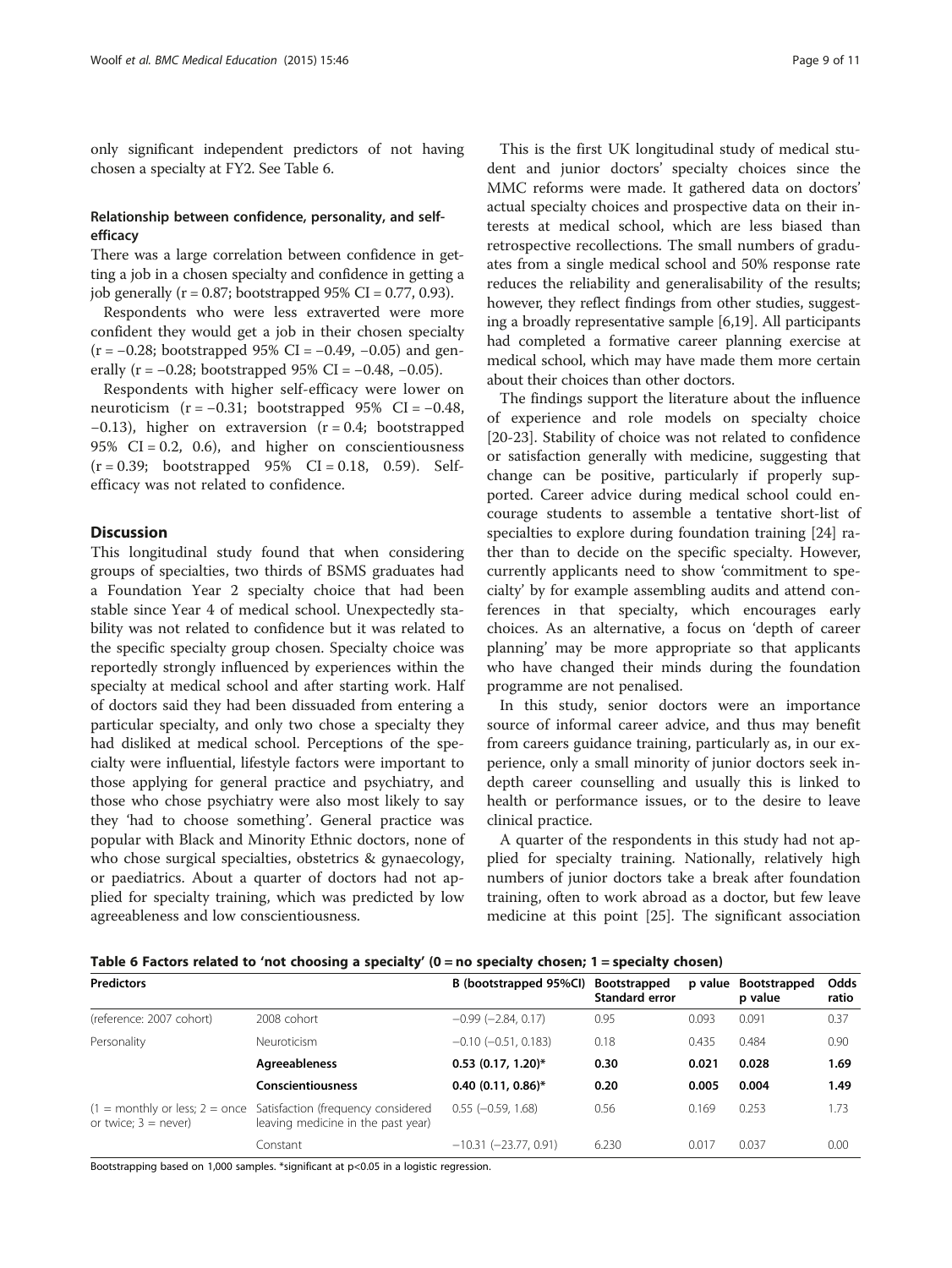<span id="page-9-0"></span>between dissatisfaction with medicine and not having applied for specialty training in our study was underpinned by personality, particularly low agreeableness and low conscientiousness. Previous research has found associations between low conscientiousness, low agreeableness, and stress [\[26\]](#page-10-0), suggesting medical students and junior doctors who experience stress more keenly than others may need additional support with making robust career decisions. Conscientiousness predicts academic performance [[27](#page-10-0),[28](#page-10-0)], which we did not measure in this study. It may be that those who did not apply were taking time out to improve their CV and improve their chances in subsequent recruitment rounds.

Although related to negative experiences, being put off a specialty can be useful for individuals looking to choose between one or more specialties. Negative experiences may be more problematic for some specialties such as psychiatry [[29](#page-10-0)-[31](#page-10-0)]. In our study, graduates who chose psychiatry scored significantly higher on the negative factor 'had to do something', but also on the factor 'using one's intellect to help others', and on the 'lifestyle' factor, supporting previous findings [\[31\]](#page-10-0). The Royal College of Psychiatrists recommend medical school rotations showcase this specialty more effectively [\[30](#page-10-0)]. Initiatives could also emphasise relevant positive aspects such as its potential intellectual challenges and the fact that it is possible to work at consultant level while achieving an acceptable work-life balance.

#### Conclusions

Despite changes that require junior doctors to choose a specialty 18 months after graduating from medical school, one of the most important influences on specialty choice remains experience in that specialty during foundation training, including the influence of role models and senior colleagues. Many graduates in our sample also had a good idea of broad type of specialty they would like to enter while still at medical school, and rated medical school experiences as highly influential. Taken together, these findings highlight the importance of starting career guidance for doctors at medical school, but also continuing it through the foundation years when final decisions are cemented. They suggest greater emphasis should be placed on ensuring that trainees have access to a wide variety of specialties, and that senior clinicians are provided with support in advising junior colleagues, particularly those with a tendency to stress. Future research could investigate the impact of career planning interventions at medical school by following up doctors who had received such interventions with those who had not, and looking at whether stability of choice from medical school to post-foundation training relates to success, both psychological and in terms of performance.

#### Competing interests

At the time of submission, Caroline Elton was Head of the Careers Unit at the London Deanery. Katherine Woolf was provided with funding from the London Deanery to work on this study.

#### Authors' contributions

CE devised the study, which was further developed by CE, MJ and KW. CE, MJ and KW were involved in collecting data, which were analysed by KW. KW and CE wrote the first draft, which was revised by CE, MJ and KW, who all read and approved the final version.

#### Acknowledgements

Thanks to Nicola Greaves and Tasmin Barnett who helped with the data collection, and to Henry Potts and Chris McManus for advising on the statistical approach.

#### Author details

<sup>1</sup>University College London Medical School (UCLMS), Room GF/664, Royal Free Hospital, London NW3 2PF, UK. <sup>2</sup> London Deanery, The Careers Unit Room ST201, Stewart House, 32 Russell Square, London WC1B 5DN, UK. <sup>3</sup>Brighton & Sussex Medical School, BSMS Teaching Building, University of Sussex, Brighton East Sussex BN1 9PX, UK.

#### Received: 6 November 2012 Accepted: 25 February 2015 Published online: 13 March 2015

#### References

- 1. Goldacre MJ, Turner G, Lambert TW. Variation by medical school in career choices of UK graduates of 1999 and 2000. Med Educ. 2004;38(3):249–58.
- 2. Tooke J. Aspiring to Excellence. Findings and Recommendations of The Independent Enquiry Into Modernising Medical Careers. 2008. MMC Inquiry.
- 3. Luther V. Career decision difficulties post foundation training. The medical student perspective. JRSM Short Rep. 2011;2(5):39.
- 4. Maudsley G, Williams L, Taylor D. Medical students and prospective medical students uncertainties about career intentions: cross-sectional and longitudinal studies. Med Teach. 2010;32(3):e143–51.
- 5. Mahoney R, Katona C, Mcparland M, Noble L, Livingston G. Shortage specialties: changes in career intentions from medical student to newly qualified doctor. Med Teach. 2004;26(7):650–4.
- 6. Goldacre MJ, Goldacre R, Lambert TW. Doctors who considered but did not pursue specific clinical specialties as careers: questionnaire surveys. J R Soc Med. 2012;105(4):166–76.
- 7. Markert RJ, Rodenhauser P, El-Baghdadi MM, Juskaite K, Hillel AT, Maron BA. Personality as a prognostic factor for specialty choice: a prospective study of 4 medical school classes. Medscape J Med. 2008;10(2):49.
- 8. Cleland J, Johnston PW, French FH, Needham G. Associations between medical school and career preferences in Year 1 medical students in Scotland. Med Educ. 2012;46(5):473–84.
- 9. McManus IC, Goldacre MJ. Predicting Career Destinations. In: Carter Y, Jackson NR, editors. Medical Education and Training - from theory to delivery. Oxford: Oxford University Press; 2008. p. 59–78.
- 10. Elton C, Newport M. The reflective elective: using the elective to develop medical students' skills in career planning. British J Hosp Med (Lond). 2008;69(7):409–11.
- 11. Fischhoff B. Hindsight does not equal foresight: the effect of outcome knowledge on judgment under uncertainty. J Exp Psychol Hum Percept Perform. 1975;1(3):288–99.
- 12. Costa PT, McCrae RR. Revised NEO personality inventory (NEO-PI-R) and NEO five-factor inventory (NEO-FFI) professional manual. Odessa, FL: Psychological Assessment Resources; 1992.
- 13. McManus IC, Smithers E, Partridge P, Keeling A, Fleming PR. A levels and intelligence as predictors of medical careers in UK doctors: 20 year prospective study. BMJ. 2003;327(7407):139–42.
- 14. Schwarzer R, Jerusalem M. Generalized Self-Efficacy Scale. Measures in health psychology: A user's portfolio. Causal and control beliefs. Windsor: NFER-Nelson; 1995. p. 35–7.
- 15. Goldacre ML, Laxton L, Lambert TW. Medical graduates' early career choices of specialty and their eventual specialty destinations: UK prospective cohort studies. BMJ. 2010;341:c3199. http://dx.doi.org/10.1136/bmj.c3199.